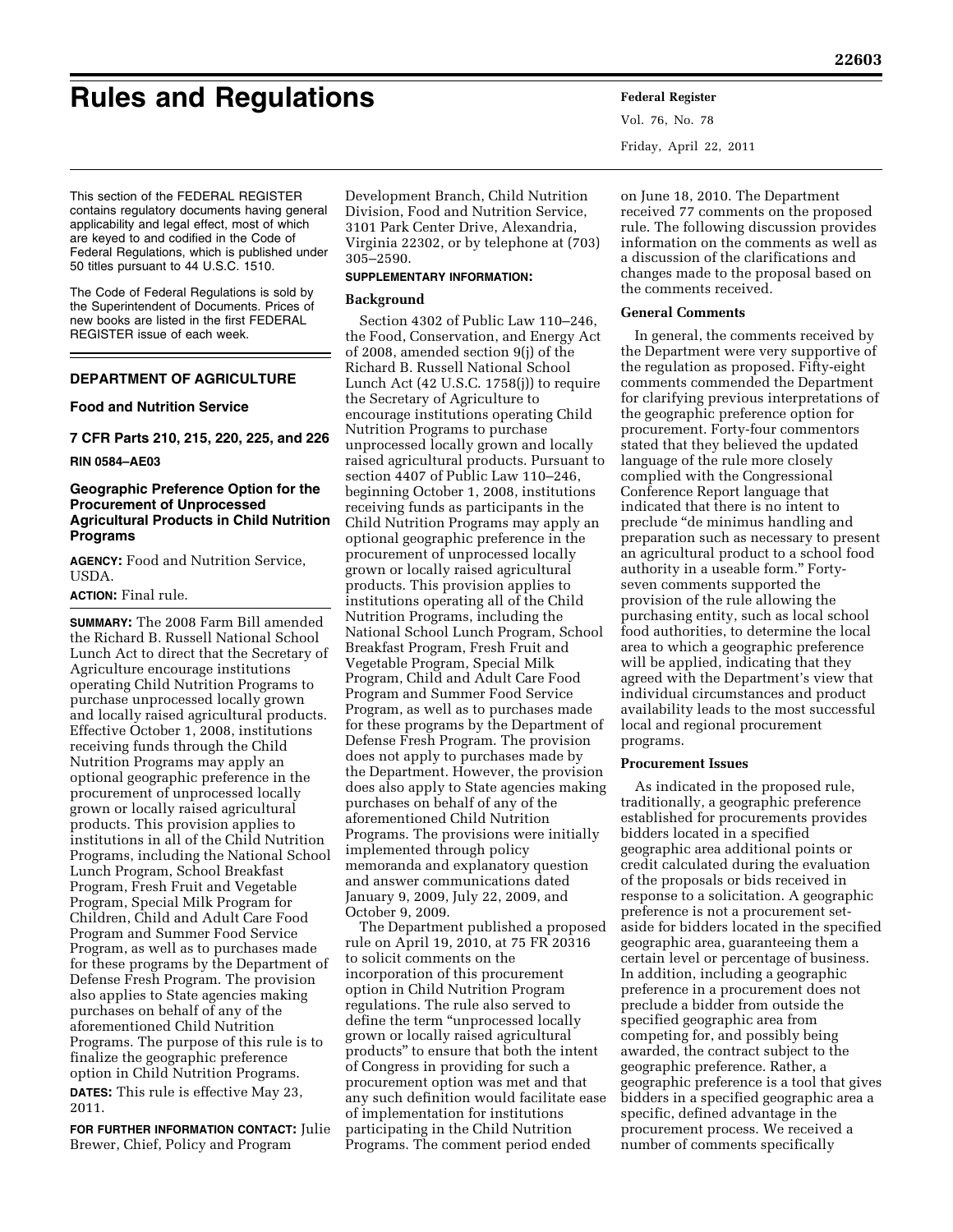requesting guidance on how to apply the geographic preference option in procurement specifications and procedures as well as questions on procurement processes in general. The Department published a policy memorandum for program cooperators on general procurement and geographic preference issues on February 1, 2011 and will be publishing additional guidance on procurement provisions associated with implementation of the geographic preference option included in this final rule as needed. Therefore, no changes have been made to the procurement-specific provisions included in the proposed rule and those procurement provisions are finalized as proposed.

#### **Geographic Area**

By utilizing the statutorily established geographic preference option in Child Nutrition Programs, purchasing institutions, such as States, school food authorities, child care institutions and Summer Food Service Program (SFSP) sponsors, may specifically identify the geographic area within which unprocessed locally raised and locally grown agricultural products will originate. As indicated in the proposed rule, a responsive bidder would offer to provide unprocessed locally raised and locally grown agricultural products from the specifically identified geographic area. In most cases, we would expect that a bidder would be located in the identified geographic area, though it is possible for a responsive bidder to be located outside of that area. These procurements may be accomplished through informal or formal procurement procedures, as required by respective Child Nutrition Program regulations.

The proposed rule provided for allowing institutions operating the Child Nutrition Programs to specifically define geographic areas from which they will seek to procure unprocessed local agricultural products. It was proposed that each institution, whether it be a school food authority, a child care institution or an SFSP sponsor, determine how to define the geographic area. As indicated previously, 47 comments supported allowing the purchasing entity to define the local area in which the geographic preference option will be applied. No objections to this provision were received, therefore it is finalized in this rule as proposed.

One comment specifically recommended that the ''Buy American'' provisions of § 210.21 and § 220.16 of the National School Lunch Program and School Breakfast Program regulations be specifically noted in this amendment to those programs regulations. In response

to that comment, the Department reiterates that all other regulatory requirements of the Child Nutrition Programs must be complied with when implementing the geographic preference option. When specifying the local area from which items will be purchased using the geographic procurement option, purchasing entities must ensure that the ''Buy American'' requirements of the regulations are complied with and included in the procurement specifications. No change, however, has been made in the regulatory language of this final rule.

### **Definition of Unprocessed Agricultural Products**

As provided in the Joint Explanatory Statement of the Committee of Conference in House Report 110–627, the term ''unprocessed'' precludes the use of geographic preference in procuring agricultural products that have significant value added components. The Conference report also noted the acceptability of *de minimus*  handling and preparation "such as may be necessary to present an agricultural product to a school food authority in a useable form, such as washing vegetables, bagging greens, butchering livestock and poultry, pasteurizing milk, and putting eggs in a carton.''

For the purpose of implementing the geographic preference procurement option in the Child Nutrition Programs, the Department proposed a definition of ''unprocessed agricultural products.'' The guiding principles in developing the definition were that the definition should:

(1) Comply with the language and reflect the intent of the statute;

(2) Ensure that any processing of agricultural products results in only minimal value added to such products; and

(3) Facilitate ease of use of such products for institutions.

The definition of ''unprocessed agricultural products'' included in the proposed rule specifically prohibited any processing method that alters the inherent character of the agricultural product. To that end, we included in the proposed definition a list of acceptable food handling and preservation techniques for purposes of applying the geographic preference procurement option. Such techniques included: General heat transfer methods such as cooling, refrigerating and freezing; size adjustment through size reduction (peeling, slicing, dicing, cutting and grinding); drying/dehydration; washing; vacuum packing and bagging; pasteurization for milk; the application of high water pressure (''cold

pasteurization''); butchering of livestock and poultry and the cleaning of fish. The Department asserted that these handling and preservation techniques both complied with the intent of the statute and did not alter the inherent character of agricultural products subjected to them.

While two commentors supported the definition as proposed, a number of comments regarding the food handling and preservation techniques included in the definition were received. The following discussion outlines those comments by issue and the decisions made by the Department in response to the comments in this final rule.

## **Combination Packages of Vegetables and Fruits**

Fifty comments were received expressing support for the addition of combination packages of local, frozen, bagged vegetables such as zucchini and summer squash or fresh vegetable roast packages such as winter squash, turnips and beets. The commentors indicated that the ''inherent character'' of the vegetables is not being altered in any way when packaged in such a manner and fits within the ''de minimus'' handling and preparation requirements intended by Congress. In addition, such packaging conforms with the language of the statute with regard to presenting the product in usable form. The Department agrees with the comments and, therefore, has revised the definition of ''unprocessed agricultural products'' to include such combination packaged items in this final rule.

## **Frozen Products**

One commentor indicated that frozen products should be included in the definition. The proposed rule included frozen products and the final rule retains frozen products as acceptable as a preservation technique. Two comments were received requesting that, in order to ensure that flash frozen products are included in the definition, the Department specify Individually Quick Frozen (IQF) as an acceptable preservation technique. The final rule retains inclusion of frozen products as acceptable but the Department does not wish to include specific techniques for freezing since technology changes over time and such specific references to technique may necessitate future amendments to the regulation in response to changes in technology.

### **Canned and Other Heat Preserved Products**

Three comments were received requesting that canned products be included in the definition of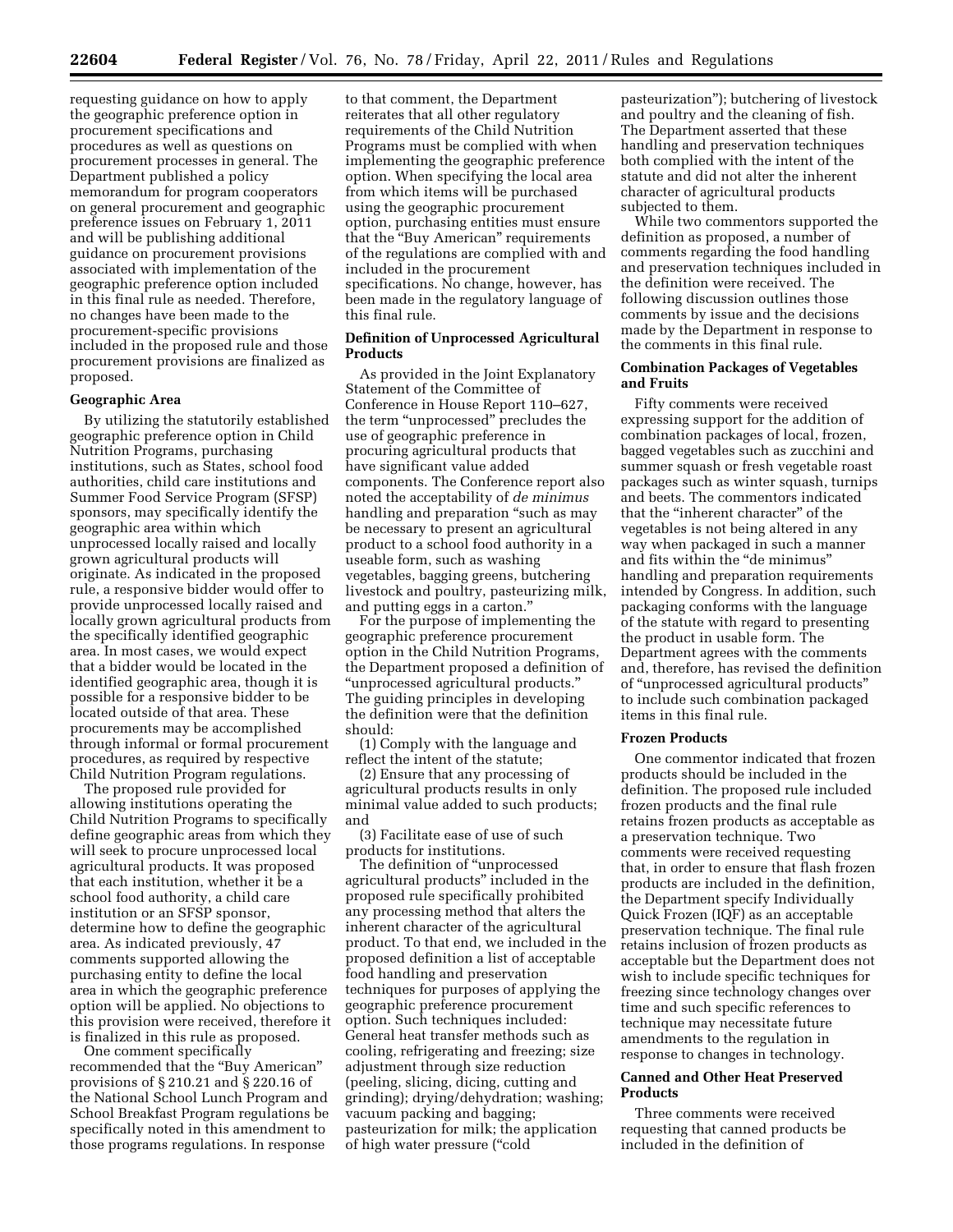''unprocessed agricultural products.'' One commentor wanted to allow pasteurized cider and pickled products to be considered "unprocessed" for purposes of specifying a geographic preference for procurement. While canned, pickled and pasteurized products are acceptable for service in the Child Nutrition Programs, such products would not be considered to be subject to a geographic procurement preference because heat processing does not meet the ''de minimus'' standard of processing established by Congress as assessed by the Department. Therefore, no change in this regulation has been made in response to these comments.

#### **Formed Products**

Fifty comments were received supporting allowing foods such as ground beef and other meat patties to be included in the definition of ''unprocessed agricultural products''. Those comments assert that such products have been handled in a manner consistent with "de minimus" exceptions in that they are ground then formed similar to cutting carrots into sticks or coin shapes. The commentors indicated that contracting separately for further processing of ground meat products which does not change the inherent character of that product would be costly and time consuming for the purchasing entities. Five other commentors recommended allowing meat patties made with pure meat and containing no fillers or additives as meeting the criteria for geographic preference procurement. The Department agrees with these commentors and has revised the definition to include formed products that contain no additives or fillers as acceptable for purchase using the geographic preference procurement option.

#### **Other Products**

Forty-one comments were received recommending that cutting chicken or other meat into fajita strips and filleting fish be allowed as acceptable as meeting the definition of ''unprocessed agricultural products''. The Department wishes to point out that fish filets would be considered to be "cleaned" and cut, and slicing products into strips would be considered to be "cut", both of which are included in the definition as proposed. One commentor requested that ground flour be allowed to be considered as acceptable. The Department wishes to clarify that ground products are allowed and that the grinding of grain into flour would be considered to be acceptable as a ground product subject to the geographic

preference procurement option. Therefore, there is no change to the definition in response to these comments.

#### **Preservatives**

Forty-six comments were received requesting clarification as to whether or not preservatives were allowed in products subject to the geographic preference procurement option. Specifically, they requested clarification as to whether or not ascorbic acid to hold color or prevent oxidation once a fruit or vegetable product was cut or chopped was acceptable. The Department agrees that this should be addressed and has provided for the addition of ascorbic acid and/or other preservatives that retain the color of a product or prevent oxidation to the definition of ''unprocessed agricultural products''. However, no other preservatives used for any other purpose are considered to be acceptable.

#### **Packaging**

One commentor requested that portion packaging be explicitly recognized as meeting the requirements of the rule. The Department wishes to point out that packaging is recognized as allowable with regard to the definition of ''unprocessed agricultural products''. The size of such packaging included in the procurement specifications is made at the discretion of the purchasing entity. Therefore, no change in response to this comment has been made in this final rule.

#### **High Water Pressure Cold Pasteurization**

One commentor expressed concern that the term ''high water pressure cold pasteurization'' included in the definition of ''unprocessed agricultural product'' could be interpreted to mean irradiation. The Department's intent was to use this term in the definition to reference a washing technique. Since ''washing'' is already included in the definition of "unprocessed locally grown or locally raised agricultural products'' and in response to this comment, the term ''high water pressure (cold pasteurization)'' is removed from the definition.

This final rule prohibits the application of the geographic preference procurement option for products subjected to processing methods not included in the definition of ''unprocessed agricultural products''.

This final rule adds new paragraphs to §§ 210.21, 215.14a, 220.16, 225.17 and 226.22 of Title 7, CFR, to include the geographic preference procurement option and define the term

''unprocessed locally grown or locally raised agricultural products''.

# **Applicability to the Fresh Fruit and Vegetable Program**

The geographic preference procurement option is applicable to purchases made in the Fresh Fruit and Vegetable Program, 42 U.S.C. 1769a (FFVP). However, this provision shall only be applied within the context of the FFVP's requirement that produce utilized in the program be fresh. The definition of ''unprocessed locally grown or locally raised agricultural products'' does not change the basic statutory requirement that only fresh produce may be purchased using funds for the Fresh Fruit and Vegetable Program. Development of regulations pertaining to the requirements for the Fresh Fruit and Vegetable Program are currently in process and the provisions relating to the geographic preference procurement option will be included in that proposed rule, as appropriate.

## **Executive Order 12866**

This rule has been determined to be not significant and was not reviewed by the Office Management and Budget in conformance with Executive Order 12866.

#### **Regulatory Flexibility Act**

This rule has been reviewed with regard to the requirements of the Regulatory Flexibility Act of 1980 (5 U.S.C. 601–612). It has been certified that this rule will not have a significant economic impact on a substantial number of small entities.

## **Unfunded Mandates Reform Act**

Title II of the Unfunded Mandates Reform Act of 1995 (UMRA), Public Law 104–4, establishes requirements for Federal agencies to assess the effects of their regulatory actions on State, local, and Tribal governments and the private sector. Under Section 202 of the UMRA, the Department generally must prepare a written statement, including a cost/ benefit analysis, for proposed and final rules with Federal mandates that may result in expenditures to State, local, or Tribal governments, in the aggregate, or to the private sector, of \$100 million or more in any one year. When such a statement is needed for a rule, section 205 of the UMRA generally requires the Department to identify and consider a reasonable number of regulatory alternatives and adopt the least costly, more cost-effective or least burdensome alternative that achieves the objectives of the rule. This rule does not contain Federal mandates (under the regulatory provisions of Title II of the UMRA) that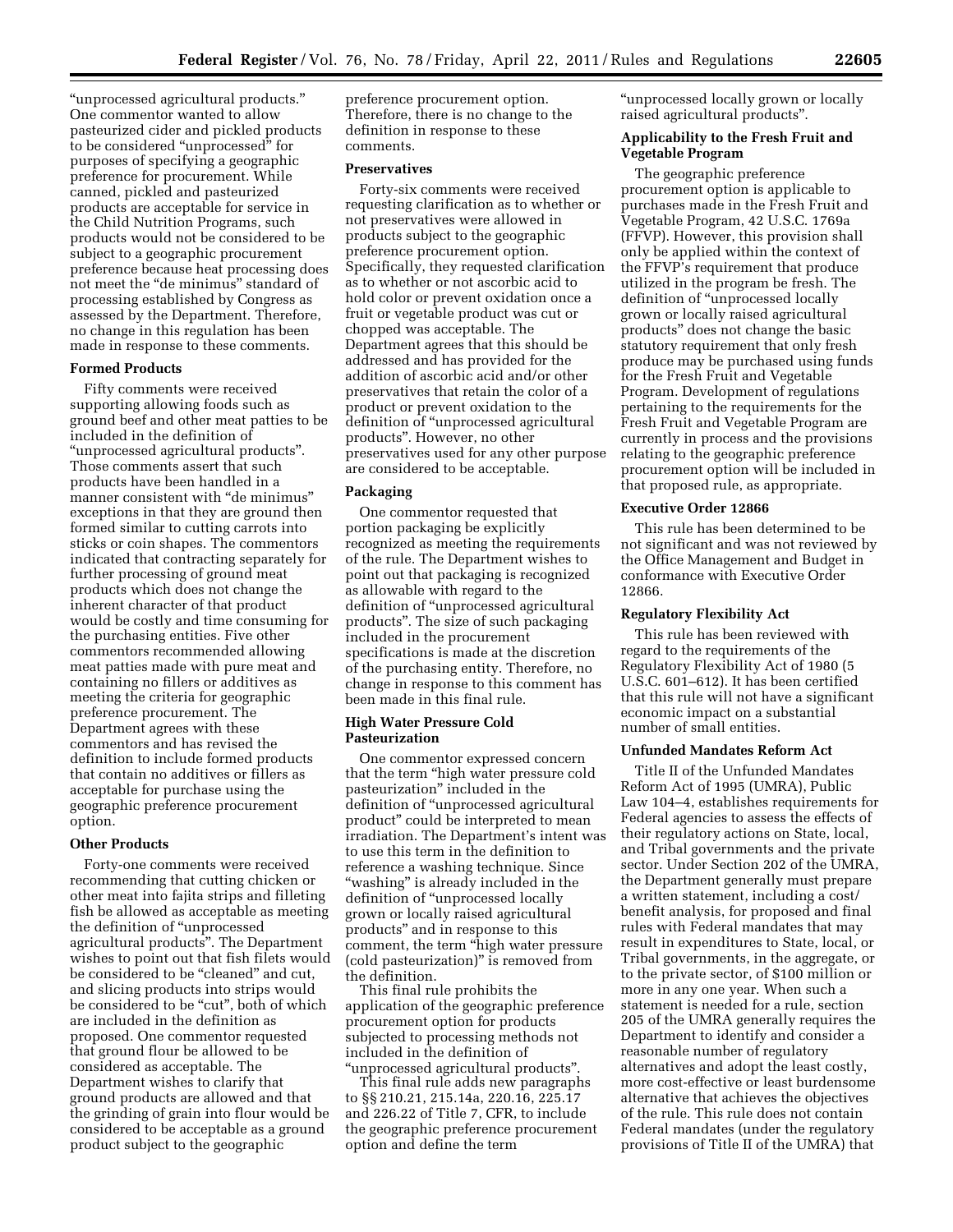impose costs on State, local, or Tribal governments or to the private sector of \$100 million or more in any one year. This rule is, therefore, not subject to the requirements of sections 202 and 205 of the UMRA.

# **Executive Order 12372**

The National School Lunch Program and the School Breakfast Program are listed in the Catalog of Federal Domestic Assistance under No. 10.555 and 10.553, respectively. The Special Milk Program is listed under No. 10.556. The Child and Adult Care Food Program is listed under No. 10.558 and the Summer Food Service Program for Children is listed under No. 10.559. For the reasons set forth in the final rule in 7 CFR Part 3015, Subpart V and related Notice (48 FR 29115, June 24, 1983), these programs are included in the scope of Executive Order 12372, which requires intergovernmental consultation with State and local officials.

# **Executive Order 13132**

Executive Order 13132 requires Federal agencies to consider the impact of their regulatory actions on State and local governments. Where such actions have federalism implications, agencies are directed to provide a statement for inclusion in the preamble to the regulations describing the agency's considerations in terms of the three categories called for under section (6)(b)(2)(B) of Executive Order 13132. The Food and Nutrition Service (FNS) has considered the impact of this rule on State and local governments and has determined that this rule does not have federalism implications. This rule does not impose substantial or direct compliance costs on State and local governments. Therefore, under Section 6(b) of the Executive Order, a federalism summary impact statement is not required.

# **Executive Order 12988**

This rule has been reviewed under Executive Order 12988, Civil Justice Reform. This rule is intended to have preemptive effect with respect to any State or local laws, regulations or policies which conflict with its provisions or which would otherwise impede its full implementation. This rule is not intended to have retroactive effect unless specified in the **DATES** section of the final rule. Prior to any judicial challenge to the provisions of this rule or the application of its provisions, all applicable administrative procedures must be exhausted.

## **Civil Rights Impact Analysis**

FNS has reviewed this rule in accordance with Departmental Regulations 4300–4, ''Civil Rights Impact Analysis,'' and 1512–1, ''Regulatory Decision Making Requirements.'' After a careful review of the rule's intent and provisions, FNS has determined that this rule is not intended to limit or reduce in any way the ability of protected classes of individuals to receive benefits on the basis of their race, color, national origin, sex, age or disability nor is it intended to have a differential impact on minority owned or operated business establishments, and woman- owned or operated business establishments that participate in the Child Nutrition Programs. This rule simply allows institutions that participate in the Child Nutrition Programs the option to apply a geographic preference should such institutions wish to procure unprocessed locally grown or locally raised agricultural products.

#### **Paperwork Reduction Act**

The Paperwork Reduction Act of 1995 (44 U.S.C. Chap. 35; see 5 CFR part 1320) requires that the Office of Management and Budget (OMB) approve all collections of information by a Federal agency before they can be implemented. Respondents are not required to respond to any collection of information unless it displays a current valid OMB control number. This rule does not contain information collection requirements subject to approval by OMB under the Paperwork Reduction Act of 1995.

# **E-Government Act Compliance**

The Food and Nutrition Service is committed to complying with the E-Government Act of 2002, to promote the use of the Internet and other information technologies to provide increased opportunities for citizen access to Government information and services, and for other purposes.

#### **Executive Order 13175**

E.O. 13175 requires Federal agencies to consult and coordinate with Tribes on a government-to-government basis on policies that have Tribal implications, including regulations, legislative comments or proposed legislation, and other policy statements or actions that have substantial direct effects on one or more Indian Tribes, on the relationship between the Federal Government and Indian Tribes, or on the distribution of power and responsibilities between the Federal Government and Indian Tribes. In late 2010 and early 2011, USDA engaged in a series of consultative

sessions to obtain input by Tribal officials or their designees concerning the impact of this rule on the Tribe or Indian Tribal governments, or whether this rule may preempt Tribal law. Reports from these consultations will be made part of the USDA annual reporting on Tribal Consultation and Collaboration. USDA will respond in a timely and meaningful manner to all Tribal government requests for consultation concerning this rule and will provide additional venues, such as webinars and teleconferences, to periodically host collaborative conversations with Tribal officials or their designees concerning ways to improve this rule in Indian country.

We are unaware of any current Tribal laws that could be in conflict with this final rule.

#### **List of Subjects**

#### *7 CFR Part 210*

Grant programs—education, Grant programs—health, Infants and children, Nutrition, Penalties, Reporting and recordkeeping requirements, School breakfast and lunch programs, Surplus agricultural commodities.

#### *7 CFR Part 215*

Food assistance programs, Grant programs—education, Grant programs health, Infants and children, Milk, Reporting and recordkeeping requirements.

#### *7 CFR Part 220*

Grant programs—education, Grant programs—health, Infants and children, Nutrition, Reporting and recordkeeping requirements, School breakfast and lunch programs.

#### *7 CFR Part 225*

Food assistance programs, Grant programs—health, Infants and children, Labeling, Reporting and recordkeeping requirements.

#### *7 CFR Part 226*

Accounting, Aged, Day care, Food assistance programs, Grant programs, Grant programs—health, Indians, Individuals with disabilities, Infants and children, Intergovernmental relations, Loan programs, Reporting and recordkeeping requirements, Surplus agricultural commodities.

Accordingly, 7 CFR Parts 210, 215, 220, 225, and 226 are amended as follows:

# **PART 210—NATIONAL SCHOOL LUNCH PROGRAM**

■ 1. The authority citation for 7 CFR Part 210 continues to read as follows: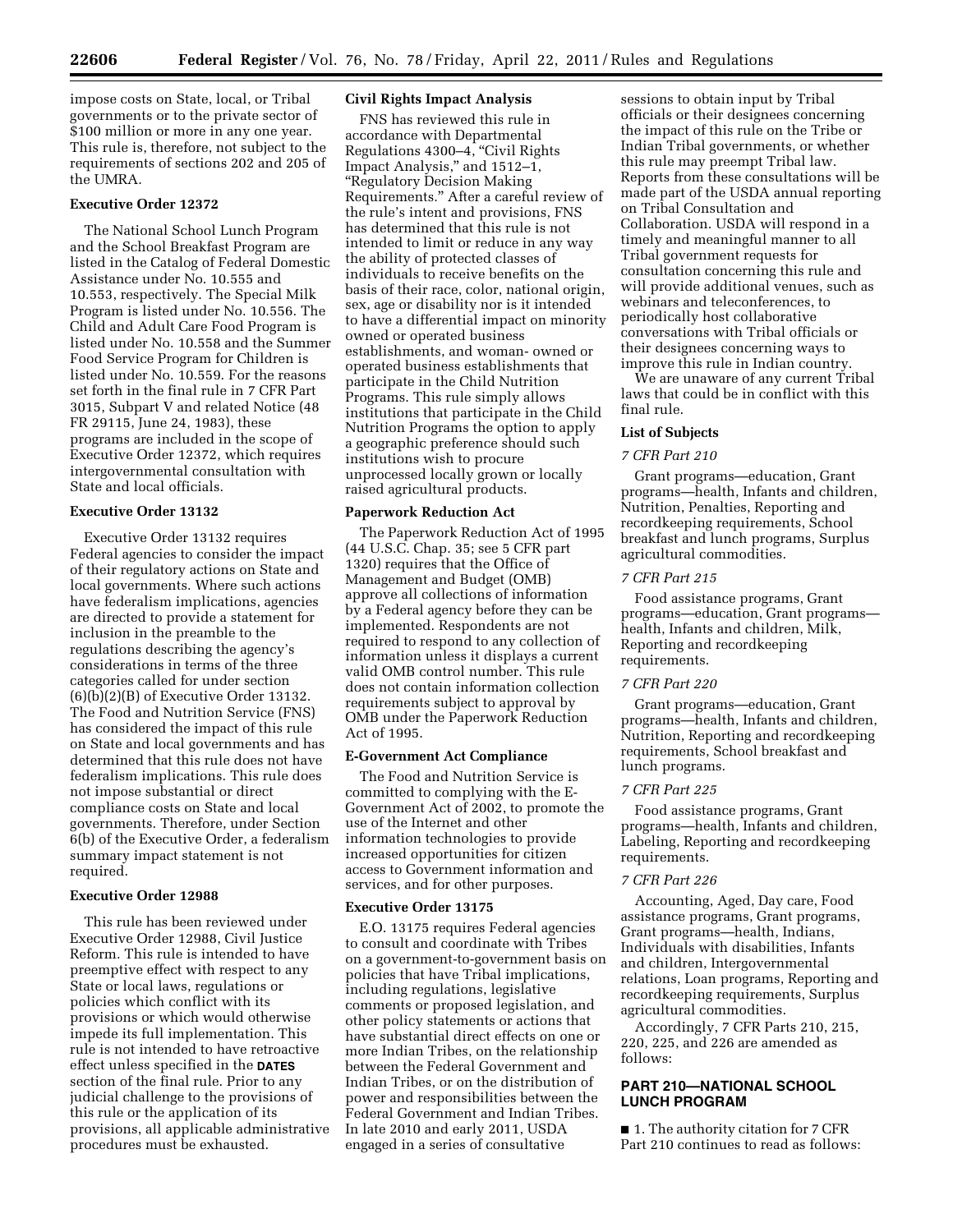**Authority:** 42 U.S.C. 1751–1760, 1779.

# **Subpart E—State Agency and School Food Authority Responsibilities**

■ 2. In § 210.21, paragraph (g) is added to read as follows:

#### **§ 210.21 Procurement.**

\* \* \* \* \* (g) *Geographic preference.* (1) A school food authority participating in the Program, as well as State agencies making purchases on behalf of such school food authorities, may apply a geographic preference when procuring unprocessed locally grown or locally raised agricultural products. When utilizing the geographic preference to procure such products, the school food authority making the purchase or the State agency making purchases on behalf of such school food authorities have the discretion to determine the local area to which the geographic preference option will be applied;

(2) For the purpose of applying the optional geographic procurement preference in paragraph (g)(1) of this section, "unprocessed locally grown or locally raised agricultural products'' means only those agricultural products that retain their inherent character. The effects of the following food handling and preservation techniques shall not be considered as changing an agricultural product into a product of a different kind or character: Cooling; refrigerating; freezing; size adjustment made by peeling, slicing, dicing, cutting, chopping, shucking, and grinding; forming ground products into patties without any additives or fillers; drying/ dehydration; washing; packaging (such as placing eggs in cartons), vacuum packing and bagging (such as placing vegetables in bags or combining two or more types of vegetables or fruits in a single package); the addition of ascorbic acid or other preservatives to prevent oxidation of produce; butchering livestock and poultry; cleaning fish; and the pasteurization of milk.

# **PART 215—SPECIAL MILK PROGRAM FOR CHILDREN**

■ 3. The authority citation for 7 CFR Part 215 continues to read as follows:

**Authority:** 42 U.S.C. 1772 and 1779.

■ 4. In § 215.14a, paragraph (e) is added to read as follows:

## **§ 215.14a Procurement standards.**  \* \* \* \* \*

(e) *Geographic preference.* A school food authority participating in the Program may apply a geographic preference when procuring milk. When utilizing the geographic preference to procure milk, the school food authority making the purchase has the discretion to determine the local area to which the geographic preference option will be applied.

\* \* \* \* \*

# **PART 220—SCHOOL BREAKFAST PROGRAM**

■ 5. The authority citation for 7 CFR Part 220 continues to read as follows:

**Authority:** 42 U.S.C. 1773, 1779, unless otherwise noted.

 $\blacksquare$  6. In § 220.16, paragraph (f) is added to read as follows:

## **§ 220.16 Procurement.**

\* \* \* \* \*

(f) *Geographic preference.* (1) School food authorities participating in the Program, as well as State agencies making purchases on behalf of such school food authorities, may apply a geographic preference when procuring unprocessed locally grown or locally raised agricultural products. When utilizing the geographic preference to procure such products, the school food authority making the purchase or the State agency making purchases on behalf of such school food authorities have the discretion to determine the local area to which the geographic preference option will be applied;

(2) For the purpose of applying the optional geographic preference in paragraph (f)(1) of this section, ''unprocessed locally grown or locally raised agricultural products'' means only those agricultural products that retain their inherent character. The effects of the following food handling and preservation techniques shall not be considered as changing an agricultural product into a product of a different kind or character: Cooling; refrigerating; freezing; size adjustment made by peeling, slicing, dicing, cutting, chopping, shucking, and grinding; forming ground products into patties without any additives or fillers; drying/ dehydration; washing; packaging (such as placing eggs in cartons), vacuum packing and bagging (such as placing vegetables in bags or combining two or more types of vegetables or fruits in a single package); addition of ascorbic acid or other preservatives to prevent oxidation of produce; butchering livestock and poultry; cleaning fish; and the pasteurization of milk.

\* \* \* \* \*

## **PART 225—SUMMER FOOD SERVICE PROGRAM**

■ 7. The authority citation for 7 CFR Part 225 continues to read as follows:

**Authority:** Secs. 9, 13 and 14, Richard B. Russell National School Lunch Act, as amended, (42 U.S.C. 1758, 1761 and 1762a).

■ 8. In § 225.17, paragraph (e) is added to read as follows:

#### **§ 225.17 Procurement standards.**

\* \* \* \* \* (e) *Geographic preference.* (1) Sponsors participating in the Program may apply a geographic preference when procuring unprocessed locally grown or locally raised agricultural products. When utilizing the geographic preference to procure such products, the sponsor making the purchase has the discretion to determine the local area to which the geographic preference option will be applied;

(2) For the purpose of applying the optional geographic preference in paragraph (e)(1) of this section, ''unprocessed locally grown or locally raised agricultural products'' means only those agricultural products that retain their inherent character. The effects of the following food handling and preservation techniques shall not be considered as changing an agricultural product into a product of a different kind or character: Cooling; refrigerating; freezing; size adjustment made by peeling, slicing, dicing, cutting, chopping, shucking, and grinding; forming ground products into patties without any additives or fillers; drying/ dehydration; washing; packaging (such as placing eggs in cartons), vacuum packing and bagging (such as placing vegetables in bags or combining two or more types of vegetables or fruits in a single package); addition of ascorbic acid or other preservatives to prevent oxidation of produce; butchering livestock and poultry; cleaning fish; and the pasteurization of milk.

# **PART 226—CHILD AND ADULT CARE FOOD PROGRAM**

■ 9. The authority citation for 7 CFR Part 226 continues to read as follows:

**Authority:** Secs. 9, 11, 14, 16, 17, Richard B. Russell National School Lunch Act, as amended (42 U.S.C. 1758, 1759a, 1762a, 1765 and 1766).

 $\blacksquare$  10. In § 226.22, paragraph (n) is added to read as follows:

## **§ 226.22 Procurement standards.**

\* \* \* \* \* (n) *Geographic preference.* (1) Institutions participating in the Program